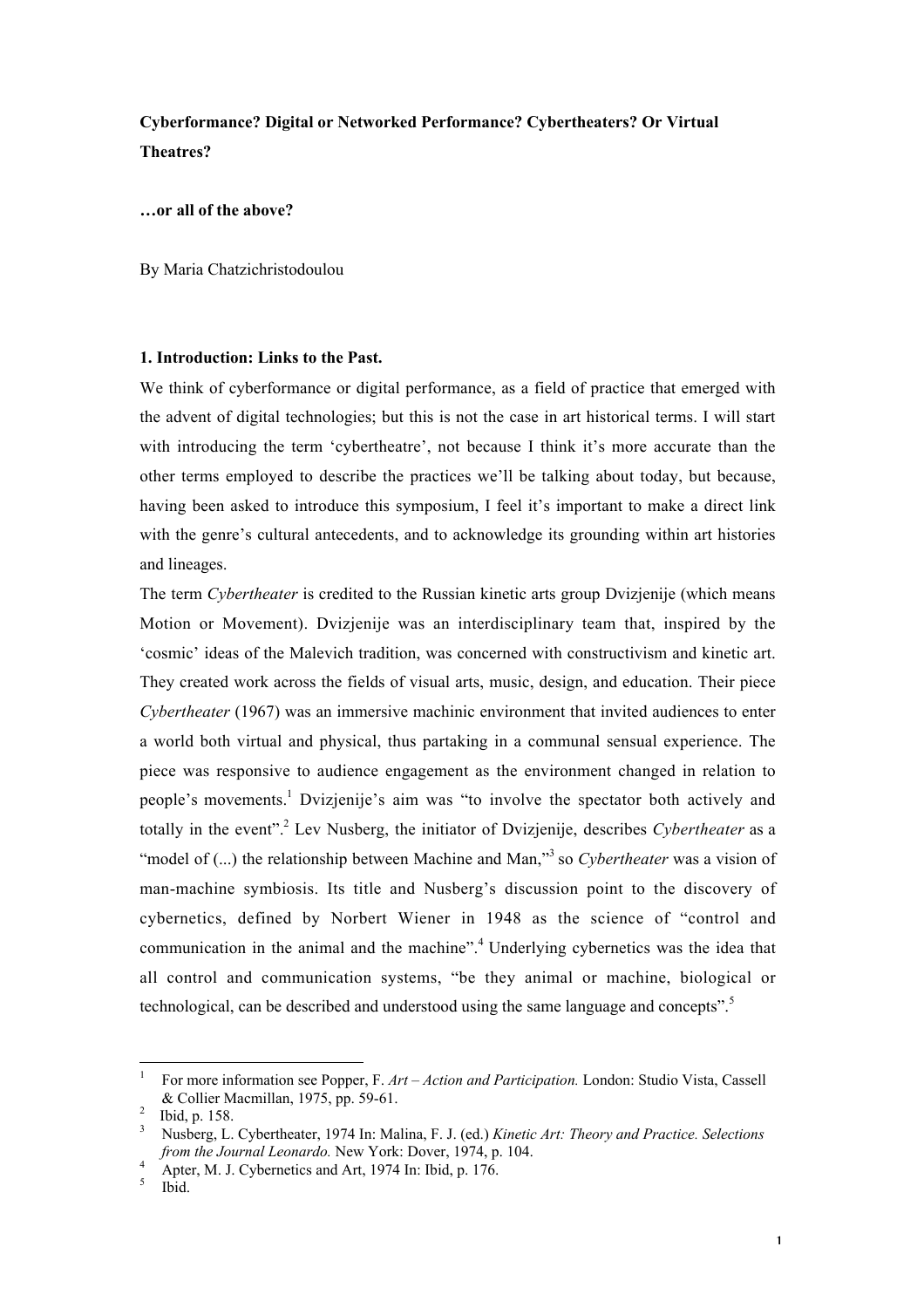Dvizjenije's *Cybertheater* falls within a period of sociopolitical and scientific developments that led to the enthusiastic adoption of cybernetic theories as a vehicle of scientific reform. This enthusiastic approach to development and innovation is reflected in *Cybertheater*'s visionary character and in the attitude of the group who envisaged an ideal of unity between technology, art and science.<sup>6</sup> They weren't alone: as early as the 1930s, artists throughout Europe had become interested in Kineticism. According to Frank Popper Kinetic Art at the time «assumed the role of symbolically representing scientific and technical progress». It also became significant on a social level as publics were invited to «participate effectively in transforming the existing environment». Finally, in the sphere of aesthetics,

a wholly new relationship has grown up between the artist, the work of art and the spectator. The work loses its materiality, and becomes simply an effect or an event; the artist loses his halo and becomes a researcher; the spectator leaves the domain of cultural conditioning and himself becomes active and creative.<sup>7</sup>

## **2. You Say 'Tomato', I Say 'Tomato'**

'Cybertheaters', as is clear from the title of this paper, is a contested term. Within the last decade or so, several practitioners and theorists have employed a range of terms to refer to this emergent genre (or to overlapping phenomena, as the relevant practices are extremely diverse). Prominent examples are:

- *Cyberformance*: Helen Varley Jamieson introduced this term in 2000 to describe "live performance with remote performers coming together in real time via Internet chat applications".<sup>8</sup> Jamieson aimed to identify an adequate term for the new genre that she and her group Avatar Body *Collision* were experimenting with, while avoiding polarisations between terms such as real and virtual.
- *Digital Performance*: Barry Smith and Steve Dixon used the term in 2001 when they launched their project Digital Performance Archive.<sup>9</sup> They defined digital performance as: "performance activity with new digital technologies –from live theatre and dance productions that incorporate digital projections, to performances that take place on the computer-screen via webcasts and interactive virtual environments".10 Their book *Digital Performance* came out in 2007; in this they updated their definition of the term:

<sup>6</sup> See Haskel, L. Time Machine, 1998 In: *Star dot Star Exhibition Catalogue.* Sheffield: Site Gallery, 1998, n/p.<br><sup>7</sup> Popper, F. *Art – Action and Participation*, pp. 7-8<br><sup>8</sup> Varley-Jamieson, H. Cyberformance. Available from: http://www.cyberformance.org [accessed

<sup>20/03/2006]</sup> <sup>9</sup>

Smith, B. and Dixon, S. Digital Performance Archive. Available from:

http://ahds.ac.uk/ahdscollections/docroot/dpa/authorssearch.jsp 2006 [accessed 16/09/2009]<br><sup>10</sup> Ibid

Ibid.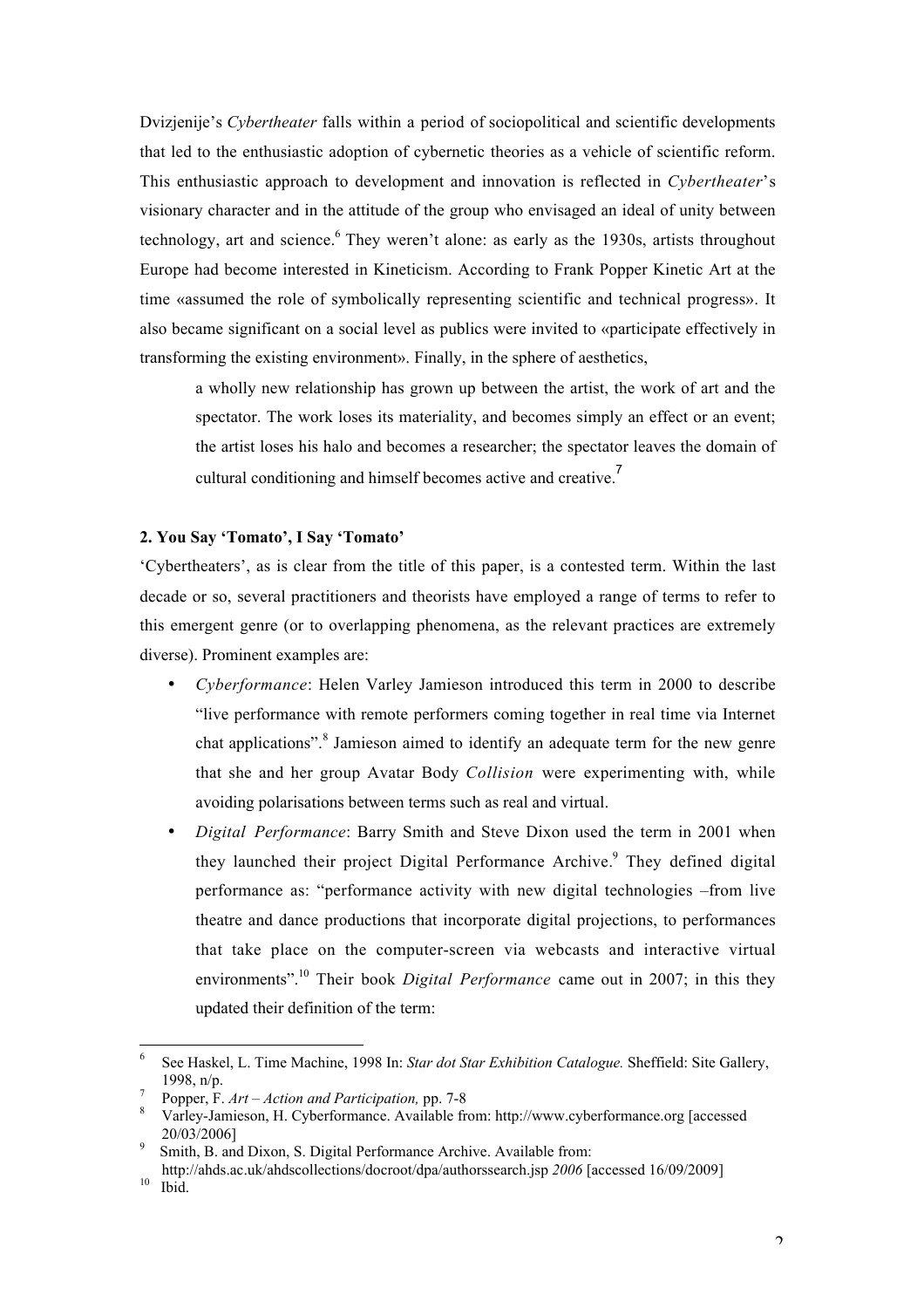We define the term "digital performance" broadly to include all performance works where computer technologies play a *key* role rather than a subsidiary one in content, techniques, aesthetics, or delivery forms.<sup>11</sup>

- *Digital Practices*: Susan Broadhurst employed the broader term *Digital Practices* in her book that came out in the same year (2007) to refer to performance practices that "prioritize such technologies as motion tracking, artificial intelligence, 3-D modelling and animation, digital paint and sound, robotics, interactive design and biotechnology."<sup>12</sup>
- *Cyber-theater*: Matthew Causey contributed the following definition of the term to the *Oxford Encyclopaedia of Theatre and Performance* (2003): "cyber-theatre, not unlike film and television, does not rely on the presence of a live actor or audience" He went on to ask: "is it necessary that some live element be present in the performance of cyber-theatre to make the genre distinction of theatre a useful model?"<sup>13</sup> Whereas in a later publication (2006) he notes that a major possibility of computer-aided performance is "to allow audiences *interactive access* to the performance."<sup>14</sup>
- *Virtual Theatres*: Gabriella Giannachi used the term in her book of the same title, published in 2004, to denote "the theatre of the twenty-first century in which everything –even the viewer– can be simulated".<sup>15</sup> She also defined it, following Bolter and Grusin, $16$  as "a form of theatre which remediates –which means that it is always also about other media".<sup>17</sup> Furthermore, Giannachi referred to Pierre Lévy's discussion of 'cyberart', in which he identifies two types of virtual worlds: "those that are limited and editorialised, such as (...) 'closed' (off-line) installations, [and] those that are accessible over a network and infinitely open to interaction, transformation, and connection with other virtual worlds (on-line)."18 Giannachi suggests that all virtual theatres "share the characteristic of being open works in which the viewer is variously participating to the work of art from within it."<sup>19</sup>

11 Dixon, S. with Smith, B. *Digital Performance: A History of New Media in Theater, Dance,*

*Performance Art and Installation.* Cambridge, MA: MIT Press, p. 3.<br><sup>12</sup> Broadhurst, S. *Digital Practices: Aesthetic and Neuroaesthetic Approaches to Performance and Technology*. New York: Palgrave Macmillan, 2007, p. 1.

Causey, M. Cyber-theatre In: Kennedy, D. (ed.) *Oxford Encyclopaedia of Theatre and Performance.* Oxford: Oxford University Press, Vol. 1, 2003, p. 341.

Causey, M. *Theatre and Performance in Digital Culture: from Simulation to Embededness*. London: Routledge, p. 48. Original emphasis.

<sup>&</sup>lt;sup>15</sup> Giannachi, G. *Virtual Theatres: an Introduction*. London and New York: Routledge, 2004.<br><sup>16</sup> See Bolter D. J. and Grusin, B. *Remediation: Understanding New Media*, Cambridge, MA:

See Bolter, D. J. and Grusin, R. *Remediation: Understanding New Media.* Cambridge, MA: MIT Press, 2000.

Giannachi, G. *Virtual Theatres*, p. 5.

<sup>&</sup>lt;sup>18</sup> Lévy, P. Cyberculture. (Tr.: Bononno, R.) Minneapolis and London: University of Minnesota Press, 2001, p. 125-6. See also Giannachi's discussion in *Virtual Theatres,* p. 4. <sup>19</sup>

Giannachi, G. *Virtual Theatres,* p. 4.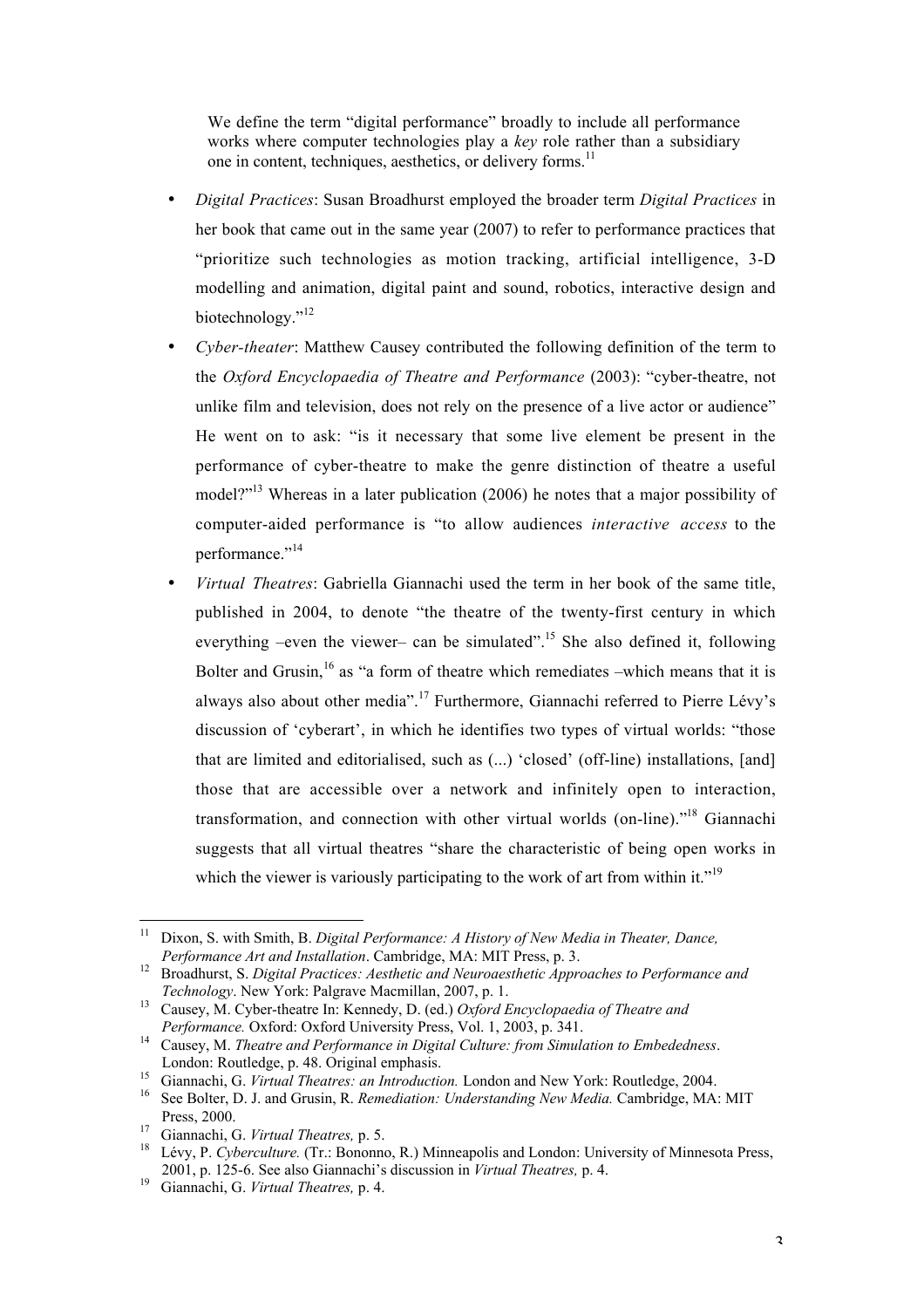- *Networked Performance*: USA-based organisation Turbulence.org<sup>20</sup> and Michelle Riel have used the term since the launch of their Networked Performance  $B\log^{21}$  in 2004 to signify "any live event that is network-enabled, including any form of networking in which computational devices speak to each other and create a feedback loop." In a more recent endeavour to define the genre they offer the following: "Networked Performance is real-time, embodied practice within digital environments and networks; it is, embodied transmission."<sup>22</sup>
- Finally, Christopher Salter indicates that "Performance involves the moment of action, its continuity, inherent temporality and relationship to the present."23

Those are only some of the definitions offered by scholars and artists who develop work in the field. They are diverse –indeed, as diverse as the practices themselves– and they do not necessarily refer to the exact same practice (eg. Cyberformance would be a sub-category of Digital Performance, as it only refers to live performance that unfolds remotely, and does not include the great range of digital practices that develop in physical spaces). It is important to note, though, that all of the definitions I have offered have one thing in commong: they foreground, in different ways, the notion of liveness. Indeed, liveness is one of the vital characteristics of theatre and performance art. It seems to me that it remains a central focus also for practices that evolve online. Peggy Phelan, in her seminal book *Unmarked* approaches theatre and performance as practices whose liveness defines their very ontology, as it means that the performance is created through a process of disappearance.<sup>24</sup> Its being 'live' entails that performance 'dies' with its own enactment. Every single moment of a theatrical experience is entwined with the loss of a specific and unique relational experience that cannot be preserved or reproduced exactly so. And though Phelan argues that only embodied and visceral performance can be perceived as live, here we prove that this is an inaccurate and outdated assumption that has been radically

<sup>20</sup> New Radio and Performing Arts, Inc. *Turbulence*, 1996-2009. Available from: http://www.turbulence.org/ [accessed March 2006]. Turbulence.org are Jo-Anne Green and Helen Thorington, co-directors of New Radio and Performing Arts, Inc. See: Green, J. A. and Thorington, H. About networked\_performance. Available from:

http://www.turbulence.org/blog/about.html#green [accessed 19/09/2009]<br><sup>21</sup> See Networked\_Performance blog. Available from: http://turbulence.org/blog/ [accessed

 $20/09/2009$ ]<br><sup>22</sup> Ibid. [accessed 20/09/2009]. There is no precise indication as to when this definition was updated

<sup>(</sup>though dated June 29, there is no indication of year). It is certainly posted after March 2006 when I last made a note of the definition offered. It is most likely that the date refers to June 2009.<br><sup>23</sup> Salter, C. L. 'Unstable Events: Performative Science, Materiality and Machinic Practices', 2007.

Available from: http://www.mediaarthistory.org/replace/replacearchives/salter\_abstract.htm

<sup>[</sup>accessed 20/09/2009] <sup>24</sup> Phelan, P. *Unmarked: the Politics of Performance.* London and New York: Routledge, 1993.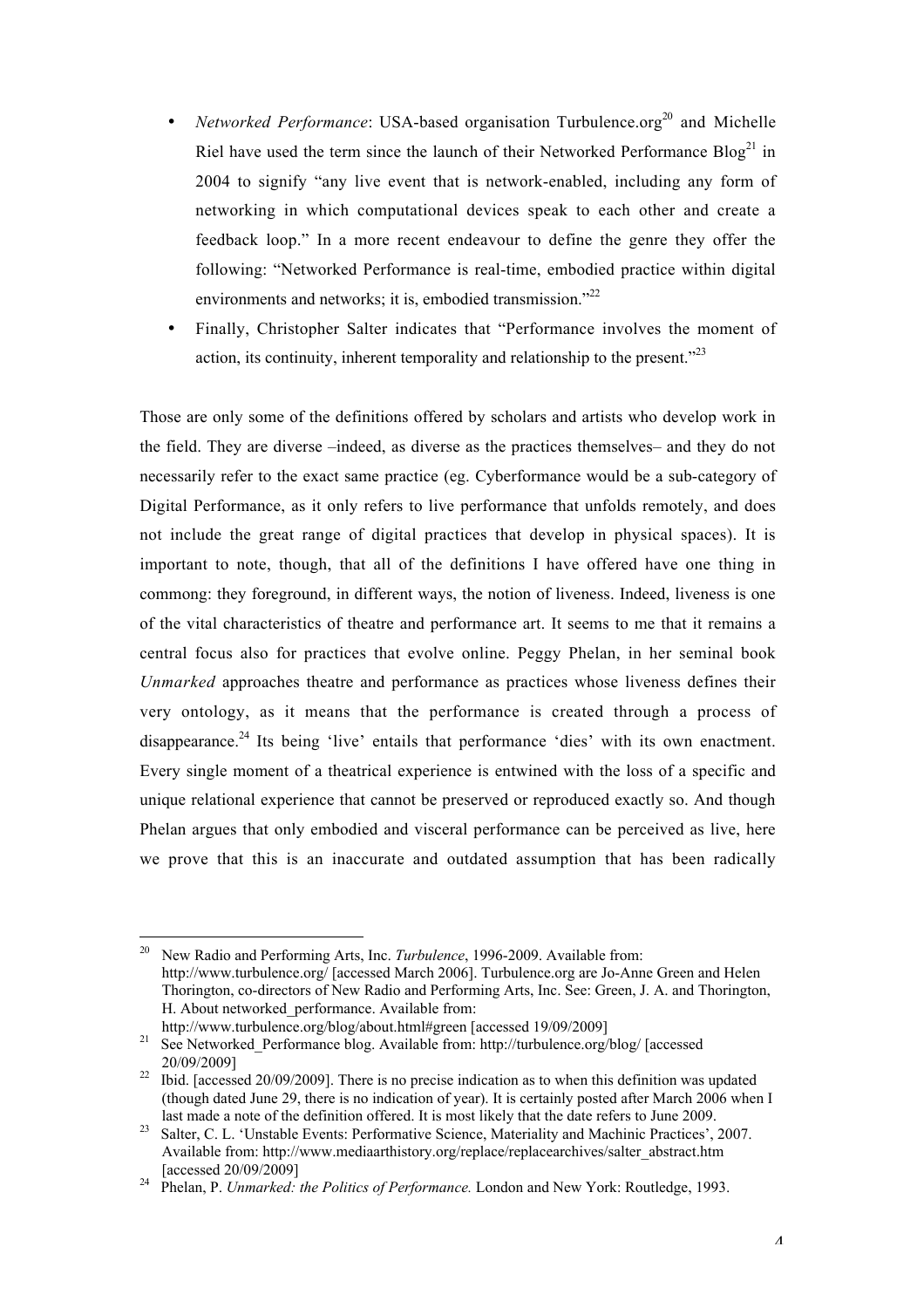challenged not only by Philip Auslander in his book *Liveness*, but also, and more importantly, by all your practices developed over the last couple of decades at least.

I will here focus on two types of Digital Performance practices: cybertheatres/cybeformances, that is, practices that unfold online in digital performance platforms, and telematic performances, that bring together distributed collaborators in a live screen image. Those histories are by no means exhaustive, and are only meant to facilitate some kind of developmental trajectory of the genre rather than list all the numerous practices and artists that were active in those fields.

## **3. Online Digital Performance Platforms**

Currently a proliferation of digital performance events are taking place online in Second Life and other virtual worlds and platforms such as the teen focused Habbo Hotel, Sims Online, and the gaming World of Warcraft. The antecedents of those virtual worlds and first multiuser virtual environments were called MUDs (Multi User Dungeons), and were developed in the late 1970s as text based virtual reality environments. At the time Sherry Turkle described MUDs as:

a new kind of virtual parlor game and a new form of community. (...) participating in a MUD has much in common with script writing, performance art, street theatre, improvisational theatre –or even commedia dell'arte. (...) As players participate, they become authors not only of text but of themselves, constructing new selves through social interaction.<sup>25</sup>

MUDs were role-playing games with clear rules and goals, and their programming required a high degree of technical expertise. In 1990 Pavel Curtis, a Xerox programmer, developed the first MOO (MUD Object Oriented); MOOs were easier to program and more flexible spaces that focused on social interaction rather than gaming. Online performance company The Plaintext Players started performing in MOOs soon after – their first performance was Christmas 9 on PMC MOO (which was created by the online journal Postmodern Culture) in March 1994.<sup>26</sup> Moreover Juli Burk, at the time Vice President of the Association for Theatre in Higher Education, created ATHEMOO, the first MOO designed specifically for theatre, in 1995.27 In 1997 Rick Sacks presented MetaMOOphosis, based on Kafka's novel Metamorphosis, which was the first performance to be created specifically for ATHEMOO.<sup>28</sup>

<sup>25</sup> Turkle, S. *Life on the Screen: Identity in the Age of the Internet.* New York: Simon and Schuster, 1997, pp. 11-12. <sup>26</sup> See The Plaintext Players official website, available at: http://yin.arts.uci.edu/~players/xmas.html

<sup>[</sup>accessed 20 October 2012] <sup>27</sup> Burk, J. 'ATHEMOO and the Future Present: Shaping Cyberspace into a Theatre Working Place',

In: Schrum, S. A. (ed.) *Theatre in Cyberspace: Issues of Teaching, Acting and Directing*. New York: Peter Lang, 1999, pp. 109-134.<br><sup>28</sup> See The MetaMOOphosis original website, available at: http://www.vex.net/~rixax/Kafka.html

<sup>[</sup>accessed 20 October 2012]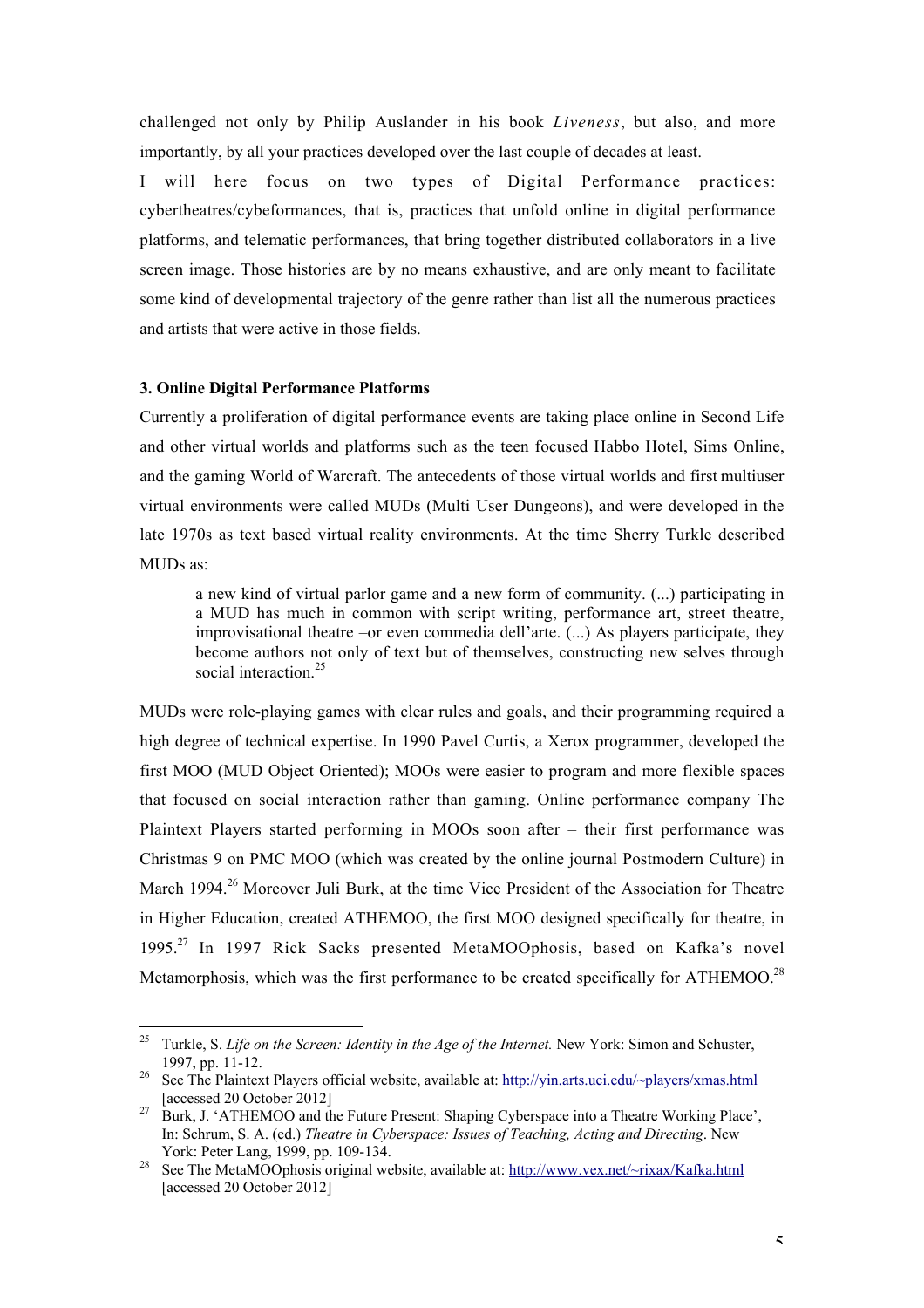Visitors to MetaMOOphosis found themselves at the house of Gregor Samsa, the main protagonist. They could enter the house by typing 'in' or 'enter' and, once inside, access a closet with 'costumes' for various characters. Those costumes were descriptions of the characters and came with built-in script: selecting a costume meant entering Gregor Samsa's world as a dramatic character. Each space in Samsa's house also had in-built characteristics or 'behaviours'.

That same year (1997) California-based artists Adriene Jenik and Lisa Brenneis established their online performance company Desktop Theatre, which performed in the two-dimensional online chat environment of The Palace: a hybrid between an on-line chat area and a multiplayer game server. A free and cross-platform application that had no predetermined narrative or rules, The Palace turned into the first graphical virtual social space, and Desktop Theater was the first group to use The Palace for online performance. The Palace's public nature meant that Jenik and Brenneis approached Desktop Theatre events as Internet street theatre in a two-dimensional space: 'Here, live theater has new parameters: gestures, emotions and speech are compressed into two dimensions and computer speech.<sup>29</sup>

A few years later (2002), Jamieson and her colleagues founded Avatar Body Collision – a distributed group of female performers. Originally, Avatar Body Collision also performed in The Palace. In 2003 they launched the purpose-built, open source software platform UpStage, which still serves as a stage for their cyberformance practices, and is open to all to use and experiment with (open source). On UpStage one can create two-dimensional purpose-built backdrops, avatars, and props, integrate animation, web cams, text-to-speech function and audio files, and draw in real time. Audiences log on to attend live events and can chat live while the performance unfolds. Unlike The Palace or Second Life, UpStage is not a public space (here public space is understood as a space that is constantly open to people for their own use such as a street, a public square, park, beach or forest): in general, participants visit the site specifically to watch a show, like going to the theatre, or to experiment within it themselves, like they would use a studio space. Unlike some virtual worlds like Second Life, UpStage offers a web-based, low-tech option for online performance: it does not need to be downloaded, it requires no RAM or bandwidth, and one can access it on any computer with a dial-up connection.<sup>30</sup>

Another example of online digital performance, albeit one of very different dramaturgy and aesthetic, is Entropy8Zuper!'s piece Wirefire (1999-2003): a performance/ software/ net.art piece about 'sex in a virtual world'.31 Through Wirefire, Harvey and Samyn were performing

<sup>&</sup>lt;sup>29</sup> Desktop Theatre original website, available at http://www.desktoptheater.org/ [accessed 20 October 2012[<br>
<sup>30</sup> See UpStage original website, available at <u>http://upstage.org.nz/blog/</u> [accessed 20 October 2012]<br>
<sup>31</sup> See Wirefire original website, available at http://entropy8zuper.org/wirefire/ [accessed 20 October

<sup>2012]</sup>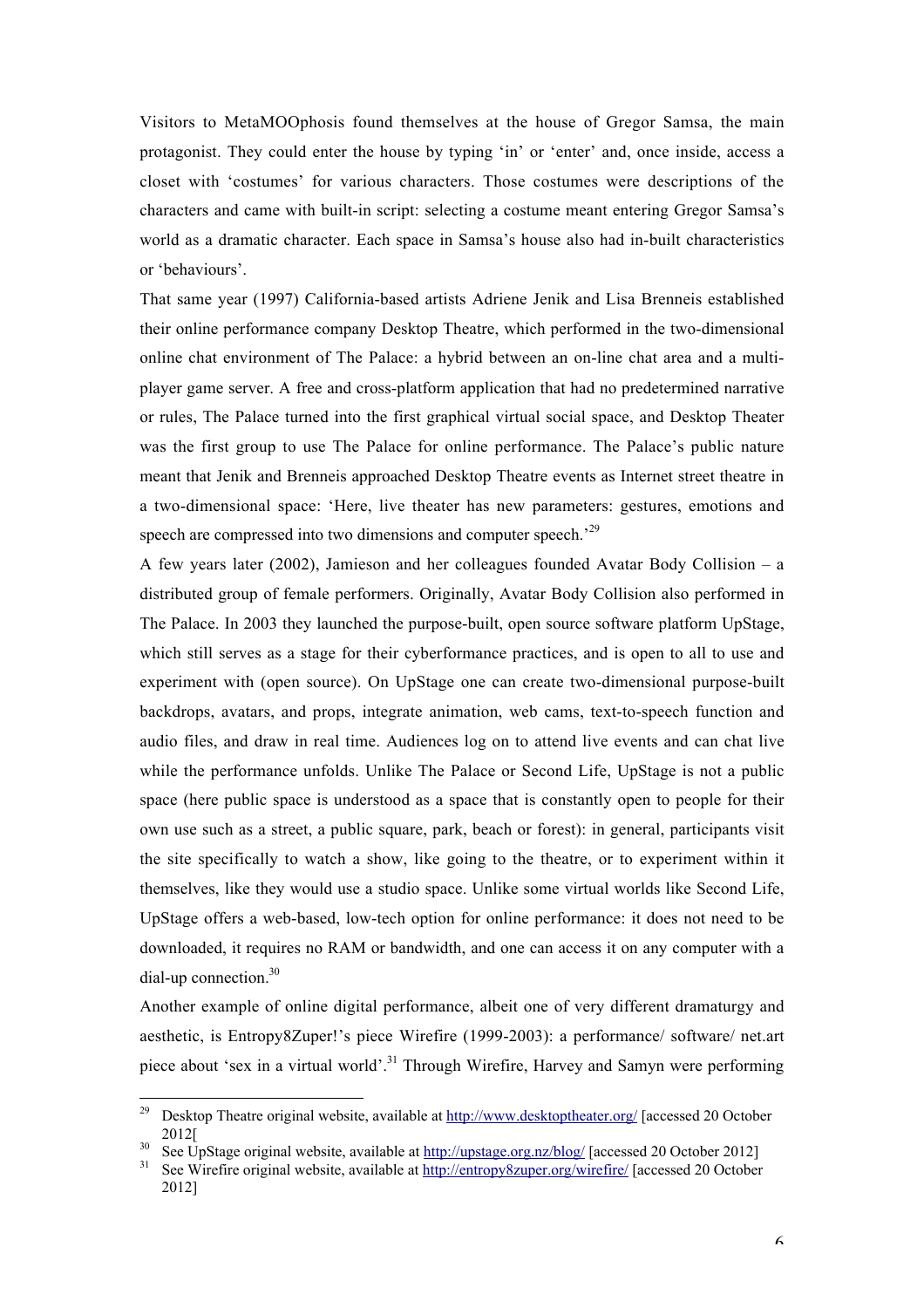the database, and they'll probably explain how this worked. Wirefire differed radically from the types of online performance I have up to now discussed: performances in MUDs and MOOs (that is, in text-based environments) inevitably entailed a strong focus on the script, characters and plot. Wirefire on the other hand did not depend on a linear narrative, was a visually exuberant, and resembled a live online VJing session. It is not accidental that Wirefire was launched at the same time the first commercial live video applications such as Vjamm, Arkaos and Motion were being released, and VJing was becoming more popular as a practice within clubs and artistic contexts.32

In the same year that Wirefire ended (2003), Furtherfield.org developed VisitorsStudio: a real-time, multiuser environment where users can 'upload, manipulate and collage their own audio-visual files with others, to remix existing media'.<sup>33</sup> VisitorsStudio is an environment that can host online performances and other activities, such as discussions, interviews and collaborative projects. KeyWorx, launched by the Waag Society in Amsterdam the same year (though the platform actually started its life earlier as KeyStroke), shares similar aims as well as a similar open-source ethos: 'KeyWorx aimed to enable developers to invent, develop, integrate and deploy applications with multi-user/multimedia features.<sup>34</sup> KeyWorx aimed to have wider applicability, targeting diverse creative and artistic communities that use the platform to create original performance works but also to publish and share media (especially real-time audio and video sharing).

# **4. Telematic Performance**

The spirit of internationalism projected by the Fluxus movement through works such as Nam Jun Paik's *Global Groove* (1973), a piece that aimed to offer "a glimpse of the video landscape of tomorrow", was pertinent to all networked and telematic work, which aimed to bring together artists that were separated by physical and geographical boundaries. The work of artists Kit Galloway and Sherrie Rabinowitz was seminal in this field. Galloway and Rabinowitz created *Satellite Arts Project (SAP)*, "a space with no geographical boundaries" in 1975.<sup>35</sup> *SAP*, one of the first telematic performances, used a live video satellite link to connect artists performing in different places around the world. The objective of the project was to demonstrate for the first time how artists based in distant physical locations could

<sup>&</sup>lt;sup>32</sup> Voskopoulou, A. 'A Brief History of VJing', 2007, available from: http://avos.wordpress.com/a-<br>brief-history-or-vjing/ [accessed 5/08/2009]

 $b<sup>33</sup>$  See VisitorsStudio original website, available from: http://www.visitorsstudio.org/?diff=-60 [accessed 20 October 2012] <sup>34</sup> See Keyworx official website, available from: http://www.keyworx.org/ [accessed 20 October

<sup>2012]&</sup>lt;br>Electronic Café International. 'Telecollaborative Art Projects of ECI Founders Galloway and

Rabinowitz, 1977 to Present', available from: http://www.ecafe.com/getty/table.html#2 [accessed 20/07/2005]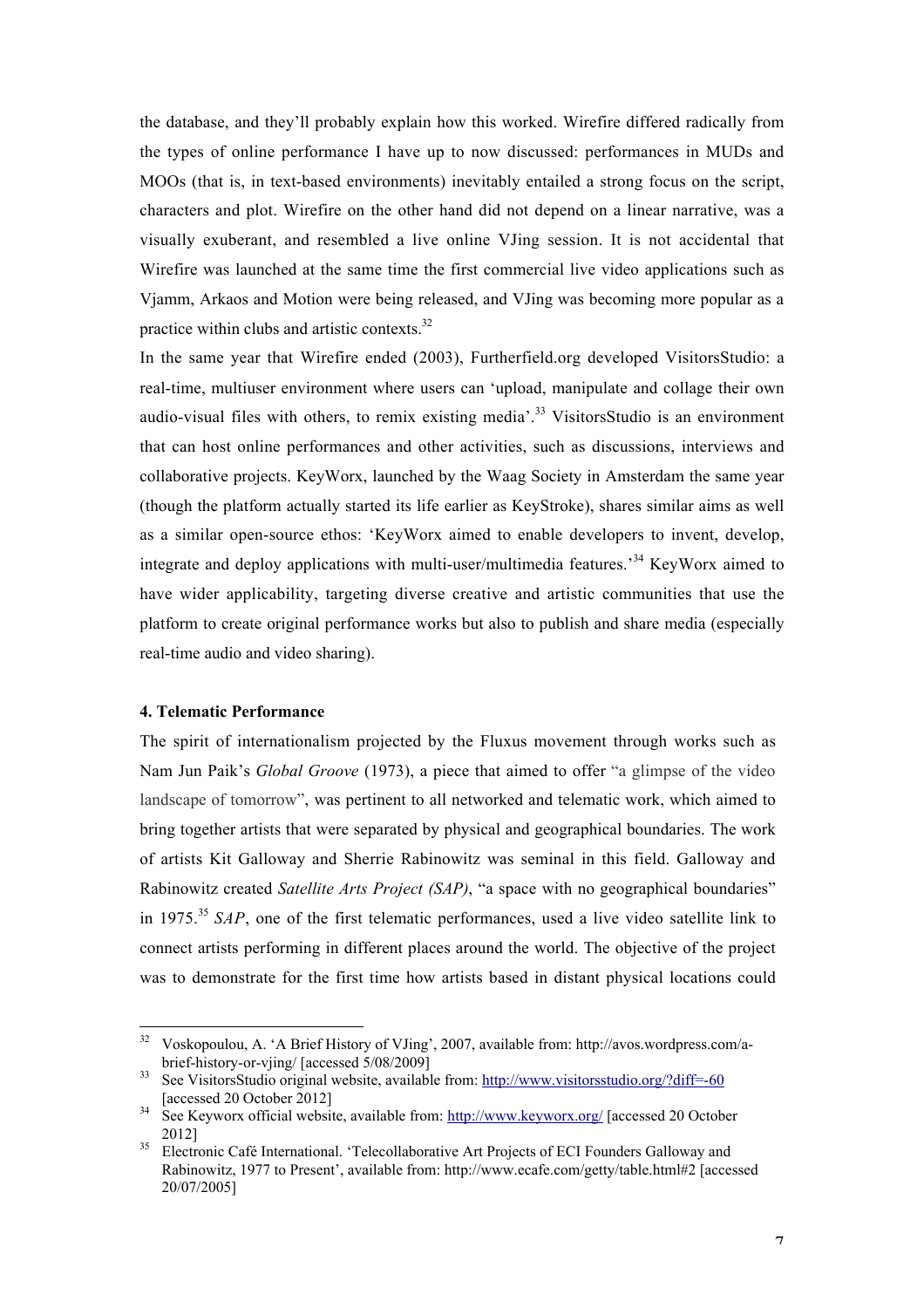meet and perform tohether, in the same "living image."<sup>36</sup> The artists were looking to challenge the limitation imposed by physical boundaries (between countries and bodies) and initiate collaborative practices that would link like-minded people from around the globe.

"On a November evening in 1980 and for three consecutive evenings the unsuspecting public walking past the Lincoln Center for the Performing Arts in New York City and The Broadway department store in Century City, Los Angeles, had a surprising encounter with each other".<sup>37</sup> *Hole-in-Space* was one of the most celebrated pre-Internet telematic installation/performance works or, as the artists themselves described it, a "public communication sculpture".<sup>38</sup> Suddenly, people walking past each of these places were confronted by life-sized, televised images of people on the opposite coast, who they could see and talk to. According to the artists "*Hole-in-Space* suddenly severed the distance between both cities and created an outrageous pedestrian intersection."<sup>39</sup> At first people were surprised and intrigued; they tried to understand the phenomenon. Gradually they realised that they could arrange to telematically meet friends and relatives living on the opposite coast. Eventually, whole families would meet their distant loved ones through the 'Hole', some of whom had not seen each other for several years.<sup>40</sup>

Galloway and Rabinowitz's experimentation with satellite technologies was funded by NASA and other councils and corporations – those were expensive technologies that very few could access. In the 1990s though the World Wide Web brought the possibility for telematic connectivity to much broader constituencies.<sup>41</sup> One of the most well-respected pioneers working in this field is the New York-based Gertrude Stein Repertory Theatre (GSRT), founded in 1990 to "promote and support innovation in the performing arts." GSRT explores the application of film and Internet technologies to live theatre practices. In Cheryl Faver's adaptation of Stein's *Doctor Faustus Lights the Lights* (1995) four actors on a physical stage in New York performed together with two actors based at the Paris Opera, while computer-generated figures of a boy and a dog joined the action.<sup>42</sup>

Steve Dixon suggests that telematic performance came of age in the late 1990s. Between 1999 and 2000 Dixon and Smith's *Archive* project recorded more telematic events than any other form of digital performance.<sup>43</sup> Telematic performance flourished in the dance technology field in particular, as the absence of textual narrative and the focus on movement

<sup>36</sup> Kit Galloway and Sherrie Rabinowitz *Satellite Arts Project* 1977. Available from: Ibid. <sup>37</sup> Galloway, K. and Rabinowitz, S. *Hole-In-Space*, 1980. Available from:

http://www.ecafe.com/getty/HIS/index.html [accessed 6/07/2009]<br>
<sup>38</sup> Ibid.<br>
<sup>40</sup> Ibid.<br>
<sup>40</sup> Ibid.<br>
<sup>41</sup> Dixon, S. with Smith, B. *Digital Performance*, p. 420.<br>
<sup>42</sup> Ibid, p. 421.<br>
<sup>43</sup> Ibid, p. 423.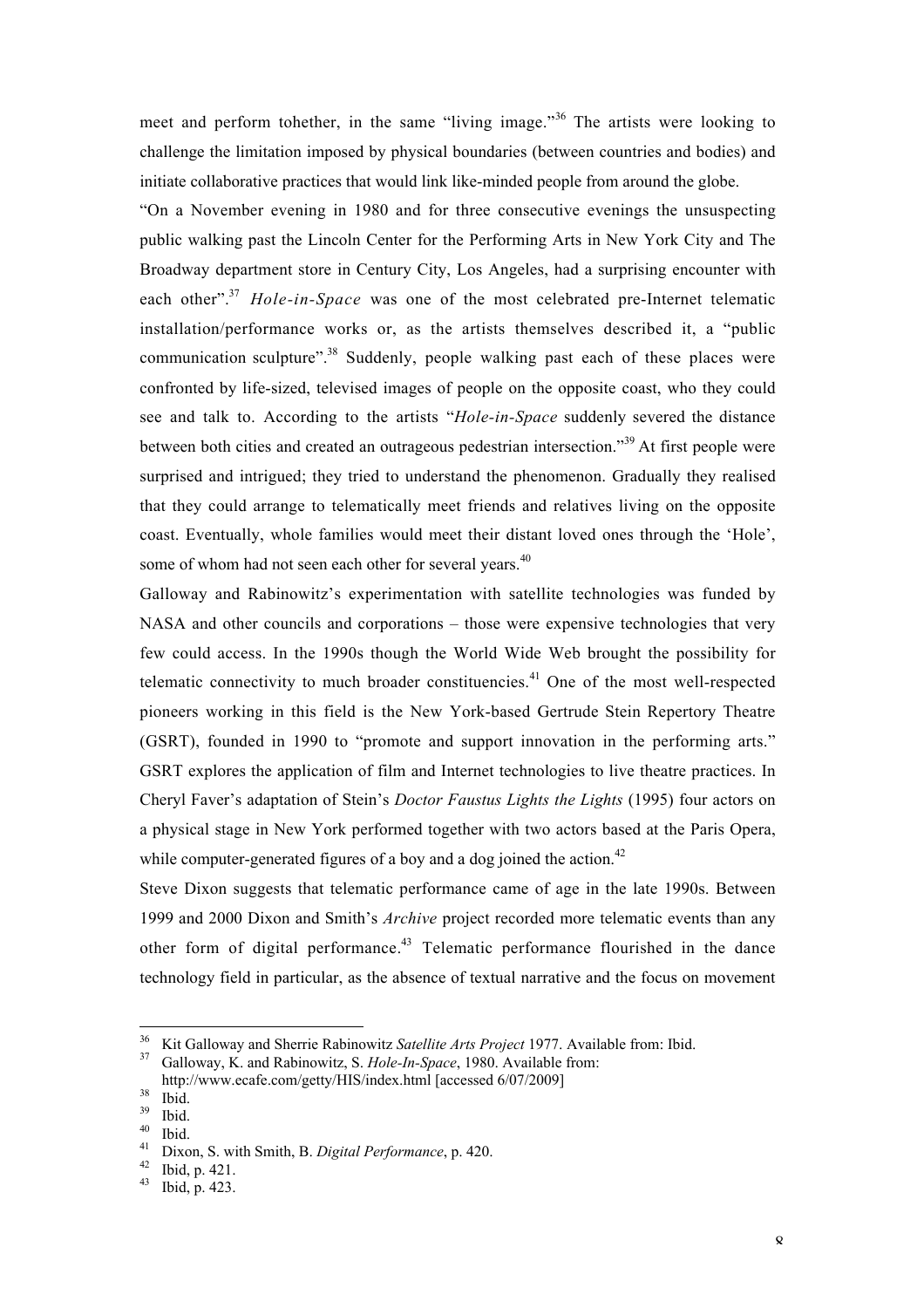and visuals made such explorations more intuitive. Notable examples of such practice are: New York-based group Troika Ranch, who in *The Electronic Disturbance* (1996) they linked dancers and singers situated in remote geographical locations in an attempt to synthesise the corporeal and the electronic into a new 20th Century body;<sup>44</sup> Houston-based company AlienNation, that explored the performative potential of telepresence as well as connections between live performance, visual and digital arts, real time synthesis and electronic music;<sup>45</sup> and Melbourne-based Company in Space that aimed to "create dialogues" between our visual, aural and kinetic perceptions".<sup>46</sup> Though telematics possibly favour experimentation within the field of dance, there have also been several theatre projects that experiment with telematic connections, such as the UK-based Chameleons Group – in particular the piece *NetCongestion* (2000), an ambitious live, interactive webcast performance –, Station House Opera with works such as *Live from Paradise* (2004-5) and *What's Wrong With The World?* (2008), and many others (The Builders Association).<sup>47</sup>

Among the most important artists using telematics since the early 1990s was Paul Sermon, who has developed a series of celebrated telematic installation/performance projects, such as *Telematic Dreaming* (1992) and *Telematic Vision* (1993). According to Sermon, *Telematic Dreaming* was inspired by Jean Baudrillard's essay Xerox and Infinity, in which the writer discusses the celibacy of the 'Telematic Man' in front of his computer. The 'Telematic Man', argues Beaudrillard, does not ever target the Other, the interlocutor, but only the screen. <sup>48</sup> In Sermon's *Telematic Dreaming*, two double beds are placed within two different locations: one in a blacked out space and the other in a lit space. The lit bed has a camera situated above it, which sends a live video image of the bed and a person lying on it to a video projector situated above the bed in the dark space. This live video image is projected onto the dark bed, where another person is lying. A second camera, which is above the dark bed, sends a live video image of both persons lying in bed together (one as physical presence, the other as a disembodied image) back to a series of monitors that surround the lit bed and the person lying there.<sup>49</sup> According to Sermon:

See Troika Ranch 'Works', available from: http://www.troikaranch.org/vid-earlierWorks.html [accessed 5/08/2009]<br>See AlienNation 'Mission Map', available from: http://www.aliennationcompany.com/mission.htm

<sup>[</sup>accessed 5/08/2009]<br>46 See Company In Space 'Introduction', available from:<br>http://www.companyinspace.com/front/cis fs.htm [accessed 5/08/2009]

<sup>&</sup>lt;sup>47</sup> See Station House Opera official website, available from: http://www.stationhouseopera.com/ [accessed 5/08/2009] <sup>48</sup> Beaudrillard, J. *Le Xerox et L'Infini*, 1987. Available from:

http://www.egs.edu/faculty/baudrillard/baudrillard-le-xerox-et-linfinity.html [accessed 5/08/2009] My translation.<br><sup>49</sup> Sermon, P. *Telematic Dreaming* – Statement. Available from:

http://creativetechnology.salford.ac.uk/paulsermon/dream/ [accessed 5/08/2009]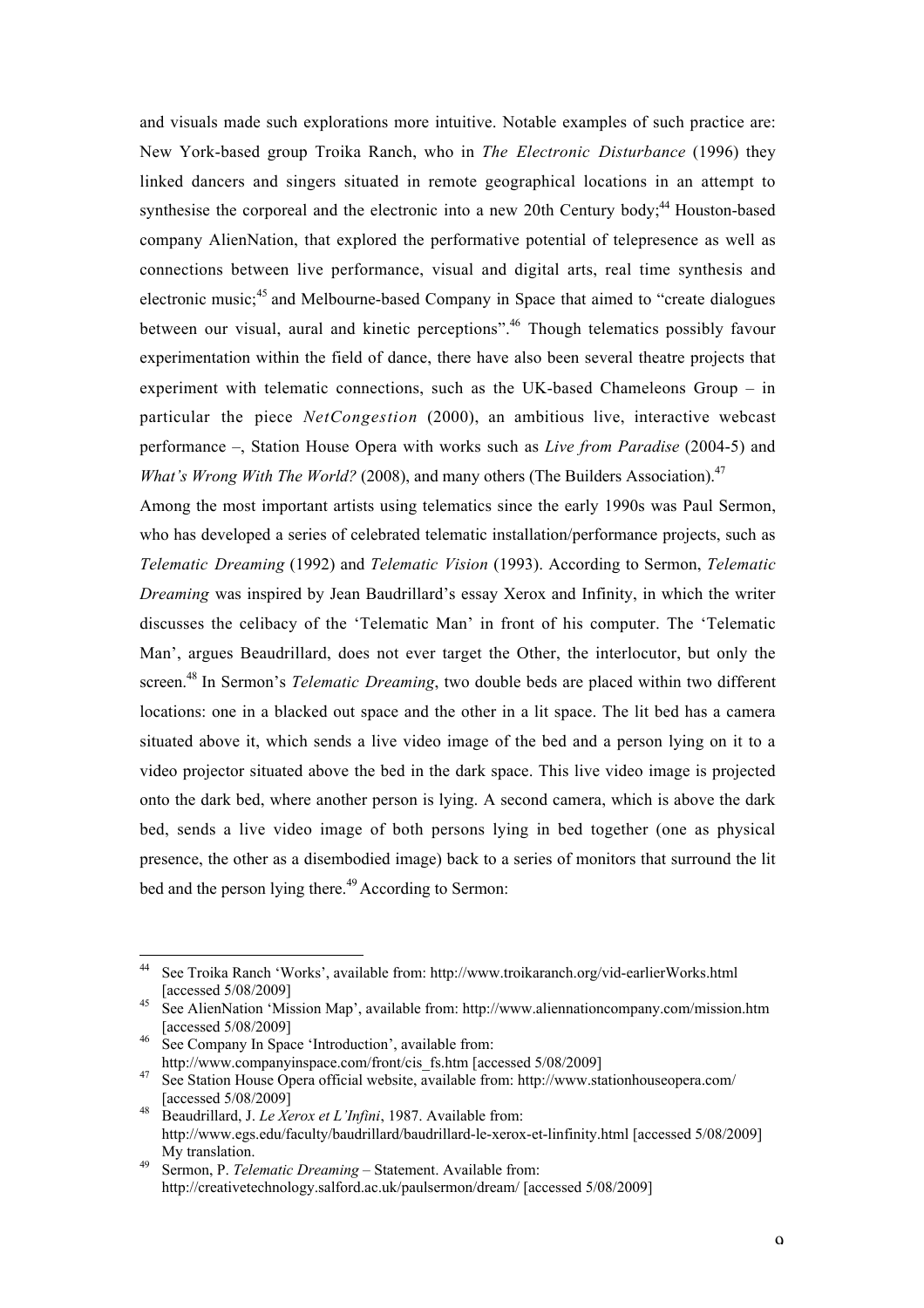The ability to exist outside of the users own space and time is created by an alarmingly real sense of touch that is enhanced by the context of the bed and caused by an acute shift of senses in the telematic space. (...) the body can travel at the speed of light and locate itself wherever it is interacting.<sup>50</sup>

### **Conclusion**

It is my view that currently digital performance as a genre developing primarily towards two directions:

1. A great deal of performances have moved towards virtual worlds. Those performances follow on the tradition of early online performances on MUDS, MOOs, and 2D graphical chat environments like The Palace. Entropy8Zuper!, for example, re-launched themselves in 2002 as Tale of Tales, a games design studio, and created among other works The Endless Forest: a virtual forest, which exists as a persistent world and a continuous live performance through its users who appear inworld as deer (the authors perform there too as Twin Gods).<sup>51</sup> Currently the most notable site for online performance in virtual worlds is Second Life (SL), launched by Linden Lab and American entrepreneur Philip Rosedale in 2002. Several groups have taken advantage of the creative opportunities presented by this virtual world, such as Second Front, founded in 2006, who claim to be the first group to create performances for SL. Founded in 2006, Second Front create 'theatres of the absurd that challenge notions of virtual embodiment, online performance and the formation of virtual narrative.<sup>52</sup>

2. Another breakthrough in online performance practices has come through streaming media. As streaming platforms become more ubiquitous and embedded within our daily lives, with the use of Skype, VOIP and other internet telephony protocols to converse with family and friends that are often distributed around the globe, several practitioners today use streaming media. Such examples are Annie Abrahams's works,<sup>53</sup> and the BMW Tate Live: Performance Room series launched by Tate Modern in London, promoted as "a series of performances commissioned and conceived exclusively for the online space, and the first artistic programme created purely for live web broadcast<sup>554</sup> (which arguably is a false claim). Those performances are following on the long tradition of telematic art and performance, offering

<sup>&</sup>lt;sup>50</sup> Ibid.<br><sup>51</sup> See The Endless Forest original website, available from: http://tale-of-tales.com/TheEndlessForest/ [accessed 20 October 2012] <sup>52</sup> See Second Front official website, available from: http://www.secondfront.org/ [accessed 20

October 2012] <sup>53</sup> See Annie Abrahams official website, available from: http://bram.org/info/aa.htm [accessed 20

October 2012] <sup>54</sup> BMW Tate Live: Performance Room official website, available from:

http://www.tate.org.uk/whats-on/tate-modern/eventseries/bmw-tate-live-performance-room [accessed 20 October 2012]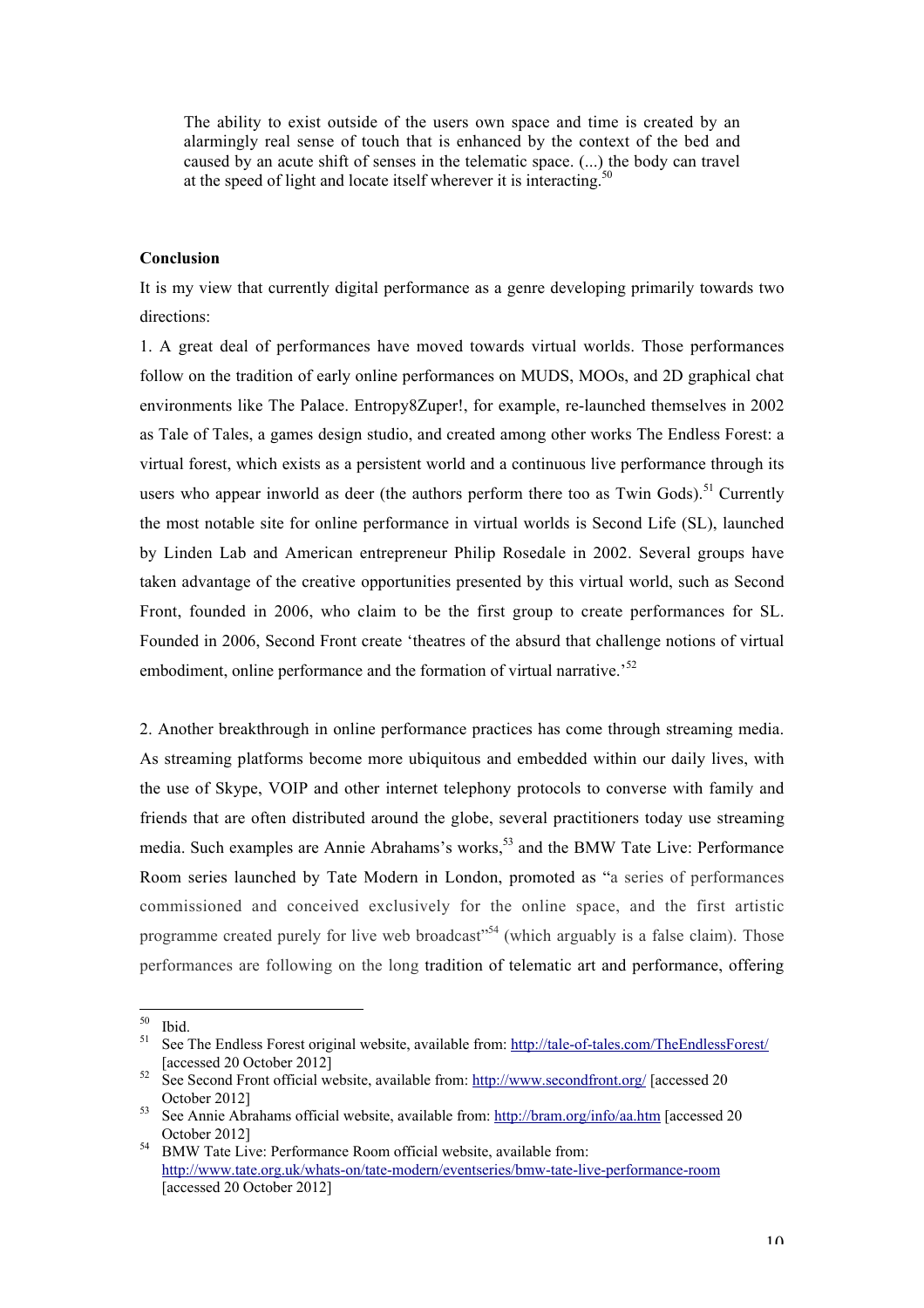new approaches and new dramaturgies to telepresence, and the shared space of the live screen.

In that context I would like to close with a reference to Waterwheel, the purpose built online platform that co-hosts this symposium, which was created by Suzon Fuks in 2011.<sup>55</sup> Waterwheel is a platform dedicated to performance and online collaboration rather than a persistent virtual world, and in that respect resembles UpStage and VisitorsStudio (which are also purpose built platforms), attracting targeted audiences. Waterwheel is concerned with the water as a subject or metaphor. This thematic concern with a subject that is of major importance to the sustainability of life in the  $21<sup>st</sup>$  Century demonstrates the platform's social relevance, as it touches upon matters related to environmental science, political economy, human rights, equality and gender, as well as the artistic and aesthetic pursuits of digital performance and art. Waterwheel is a platform that aims to facilitate scientific debate, bring together communities affected by water scarcity and stress, raise awareness about environmental and social issues related to water and the uneven distribution of resources, and bring together like-minded people who care about those issues. It also functions as a platform for artistic creation and experimentation with media and online performance practices, and it creates or facilitates digital performance events. Accessibility is a major concern for Suzon Fuks, as it has been for the creators of UpStage and VisistorsStudio, all of which are webbased platforms with limited technical specifications.<sup>56</sup> This makes them widely accessible and particularly suited to projects that seek to connect countries and communities with limited access to infrastructure and resources, and restricted connectivity.

Waterwheel is a welcome development in the field of online performance for two main reasons: Firstly, on a technical level, it represents a hybrid amongst different types of platforms and it combines a range of features. Being the first tailor-made online performance platform to offer live video streaming facilities (Waterwheel is able to host up to six live camera feeds at a time within a single Tap), it follows the collaborative creativity traditions of VisitorsStudio and KeyWorx providing a space where like-minded people can publish, share and mix audiovisual content. Like UpStage, Waterwheel also allows for the development of more 'theatrical' performances through embodied action and the possibility for narrative development. Waterwheel's streaming facilities mean that the virtual environment of the Tap is closer to the virtuality of telepresence<sup>57</sup> rather than to graphical virtual environments and

<sup>55</sup> See Waterwheel original website, available from: http://water-wheel.net/ [accessed 20 October  $\frac{2012}{\text{D} \cdot \text{D} \cdot \text{D}}$ 

Persistent virtual worlds are better navigated through specialized graphics hardware.

<sup>57</sup> About telepresence see: Kac, E. 'Telepresence Art', In: R. Kriesche (Ed.), Teleskulptur, Kulturdata, Graz, Austria, 1993, pp. 48-72.; Kozel, S. 'Spacemaking: Experiences of a Virtual Body', *Dance Theatre Journal*, 11(3), 1994, pp. 12-13 and 46-47; Sermon, P. 'Performer Determined Narratives in Telematic Environments', In: A. Zapp (Ed.) (2004) *Networked Narrative Environments as Imaginary Spaces of Being*, Manchester and Liverpool: MMU/FACT, pp. 82-98.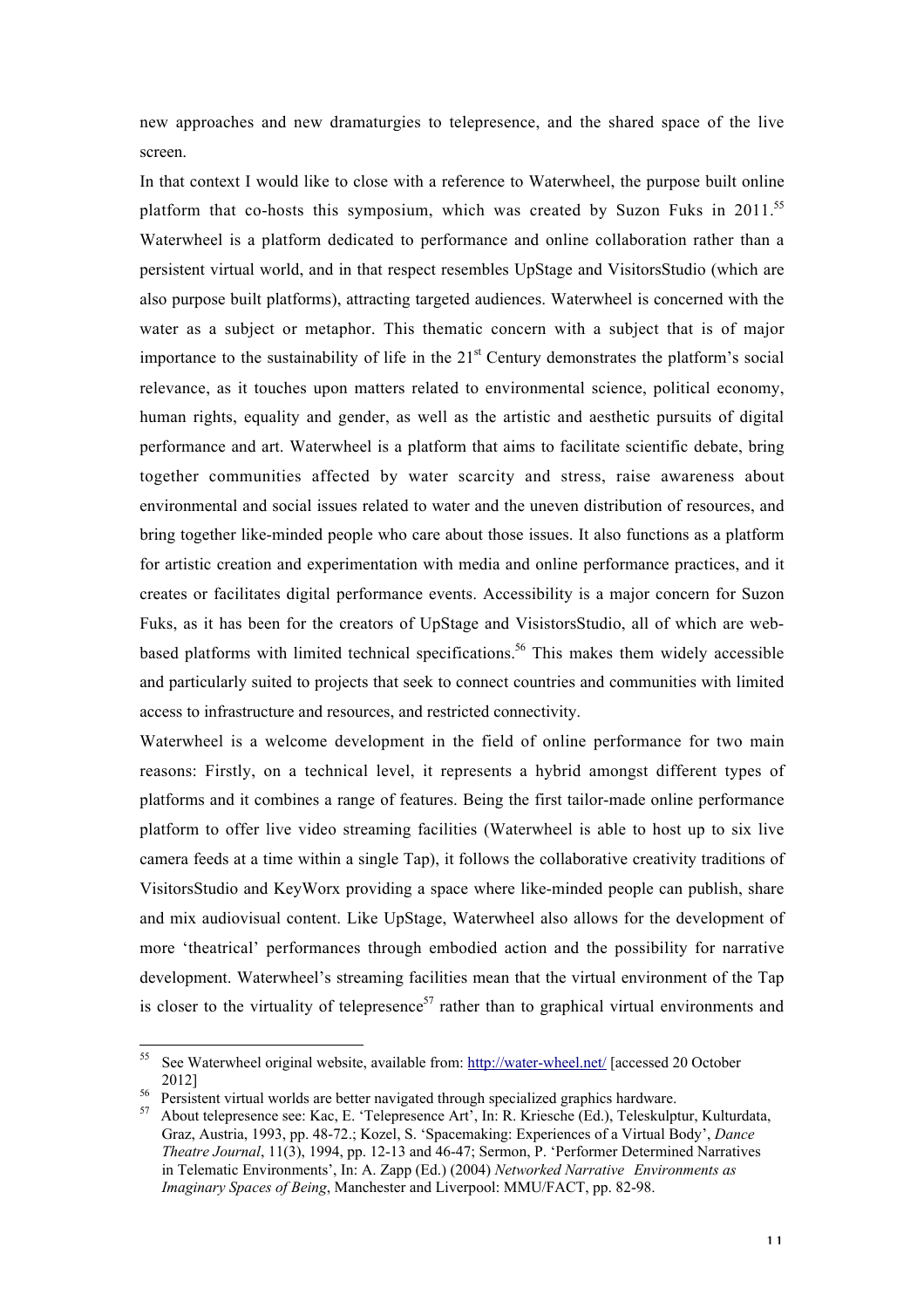worlds.<sup>58</sup> In that respect, Waterwheel allows for creative experimentation that bridges areas of practice which have been separate to-date due to technical limitations, that is, live audiovisual mixing, first person immersion (though avatars) and live videoconferencing facilities.<sup>59</sup>

Secondly, in relation to content and approach, Waterwheel is the first online performance platform to be concerned with a specific area of interest, that is, water. The mission of previous tailor-made platforms VisitorsStudio, KeyWorx and UpStage was to facilitate collaborative creativity and experimentation, and to support the development of a new, emergent area of artistic practice. As open platforms, those projects depended on users to validate their cultural relevance through generating content, and elected to remain open and devoid of pre-imposed thematic content or overarching narratives. Their role was crucial in providing tools for creative experimentation in the field of online performance, and in inviting users to employ those for the development of new forms of creativity. Their contribution in establishing online performance as a valid and fruitful area of artistic practice cannot be underestimated. Emerging ten years later, Waterwheel does not have to concern itself with introducing formal categories and genres to new intermedial audiences; it does not need to define a new area of practice. Today the widespread and casual use of both virtual worlds and videoconferencing services in our everyday lives, for the purposes of entertainment, communication, education and commerce, create a very different context for the launch of a new online performance platform: a context in which audiences/participants are familiar with the technologies involved and engaged in practicing their effects (virtual selves, telepresence) in other areas of life.<sup>60</sup> Thus, Waterwheel enters the field of online performance at a different stage within the lifecycle of the genre: though one might not be able to call this a mature field of practice as yet, online performance has certainly moved on a great deal from the embryonic stage in which it found itself in the early 1990s.

I would like to close by suggesting that the proliferation of online performance practices today in virtual worlds, through videoconferencing, pervasive and mobile technologies, and through mainstream entertainment ventures, propagates the relevance of creative projects such as Waterwheel, UpStage, and the work of all artists, practitioners and scholars presenting here today. I should also note that the range of practices and platforms that engage with digital and online performance is still as varied and diverse as it ever was. Digital

 $\overline{a}$ 

<sup>&</sup>lt;sup>58</sup> Telematic environments allow for distributed participants to come together in the same virtual space through live video connections. Telepresence is the feeling of presence at a remote location through the use of technologies such as telerobotics. <sup>59</sup> There is a long and rich history of such practices. Dixon's book *Digital Performance* (2007) offers

a succinct art historical overview. <sup>60</sup> See: Campanella Bracken, C. and P. D. Skalski (Eds.), *Immersed in Media: Telepresence in*

*Everyday Life*, New York and Abingdon: Routledge, 2010.